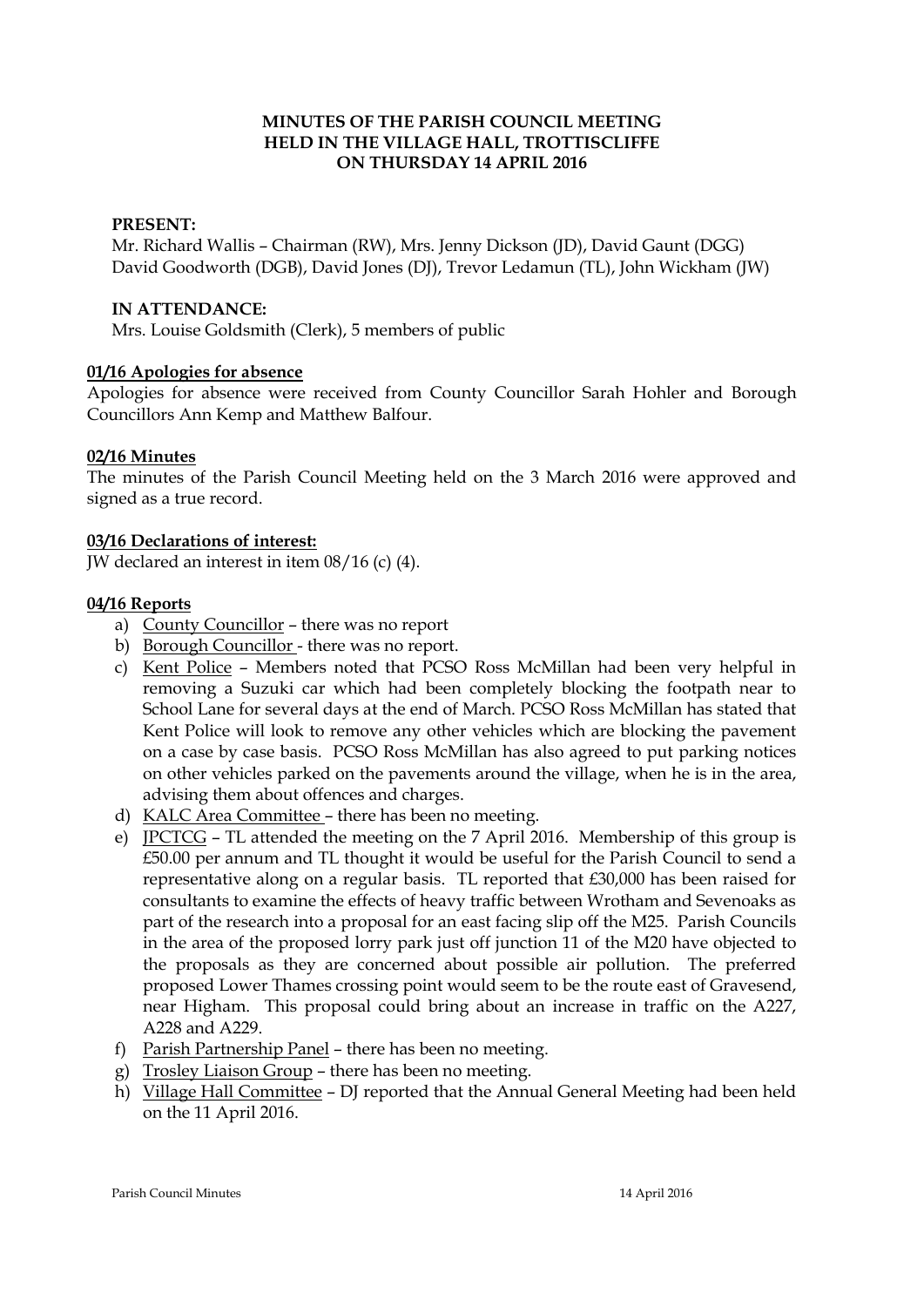# **05/16 Matters arising**

- a) Defibrillator The Clerk agreed to find out when the village hall would be available in the evening at the end of June/early July so that TL can set a date for an awareness session for parishioners and visitors to the village to come along to and find out more about how a defibrillator can save lives. Once a date is known this will be published in The Pilgrims.
- b) Parish Plan/Emergency Plan Members were reminded about the Community Resilience and Emergency Planning Workshop to be held on the 19 May 2016. This is a free event organised by the Kent Resilience Team and KALC. Members were asked to advise the Clerk if they would like to attend.
- c) Request to re-site the dog waste bin in Pinefields Lane The Clerk had delivered a note to all the houses in Green Lane advising them that the Parish Council were looking to place a dog waste bin on the bridleway at the end of Green Lane. The Clerk had received one query from a local resident but had not received any formal objections. It was resolved to move the dog waste bin in Pinefields Lane to the bridleway at the end of Green Lane. The Clerk will advise T&MBC.
- **d)** The Queen's 90th Birthday Beacons 21 April 2016 RW reported that a number of people were able to help with organising a celebration and the lighting of the beacon in honour of The Queen's 90th Birthday celebrations on the 21 April 2106. The Clerk has advised the Pageantmaster that the Parish Council will be lighting the beacon at 8pm. An invitation had been placed in The Pilgrims and RW offered to put up posters about the event around the village. The Clerk had collected the 24 bottles of champagne donated by Ian Fern, Wrotham Quarry, which will be used to toast The Queen at this event. The risk assessment prepared by the Clerk was approved and will be sent to the insurance company and Kent Police.

### **06/16 Finance & Policies**

Statement of payments to be made and income received

#### **Balances as at 31 March 2016:**

| £ 1,674.64 |
|------------|
| £17,279.88 |
| £13,326.07 |
| £ 6,770.24 |
|            |

#### **Receipts**

T&MBC Precept first half instalment:  $£6,500.00$ T&MBC Council Tax Reduction Support Grant first half: £166.00

#### **Cheques for signature TPC Current Account:**

| Supplier                 | Description               | Cheque | Amount    |
|--------------------------|---------------------------|--------|-----------|
|                          |                           | Number |           |
| Mrs L S Goldsmith        | (Expenses)                | 000027 | £ 81.87   |
| KALC                     | (Annual Subscription)     | 000028 | £ 241.92  |
| <b>Walnut Tree Farm</b>  | (Website Hosting to 2017) | 000029 | £190.00   |
| Mrs L S Goldsmith        | (Salary- 4 weeks)         |        |           |
|                          | $(03/03/16 - 14/04/16)$   | 000030 | £236.23   |
| <b>HMRC</b>              | (Clerk's Tax)             | 000031 | £157.20   |
| Four Seasons Gardens Ltd | (Grass cutting)           | 000032 | £472.80   |
| Malcom Gough             | (Fence repairs)           | 000033 | £ $85.00$ |
| <b>Total</b>             |                           |        | £1,465.02 |

Transfer from TPC Current Account to TPC Reserve Account: £5,200.00

Parish Council Minutes 14 April 2016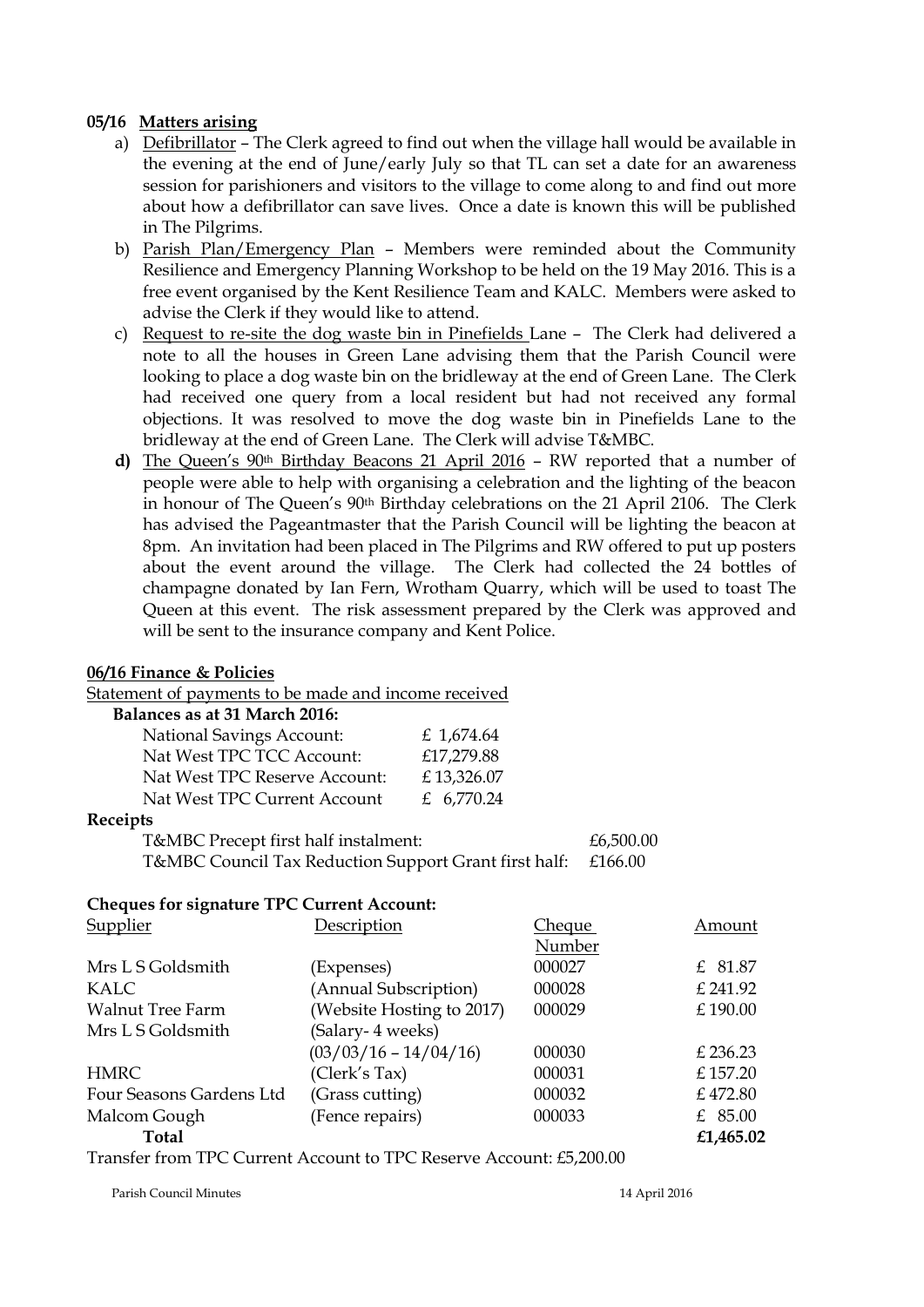Cheques for signature TPC TCC Account: There were none.

- a) The Chairman proposed that the cheques listed overleaf be signed. Agreed.
- b) Annual Return Annual Governance Statement 2015/16 The statements were read out by the Chairman. The statements were completed and signed by the Clerk and Chairman.
- c) Clerks Conference Members **resolved** that the Clerk could attend this conference due to be held on Tuesday 14 June 2016. Addington Parish Council will pay the £72.00 fee this year with a view that Trottiscliffe Parish Council will pay the fee next year.
- d) Councillors Conference Thursday 7 July 2016. Members were asked to advise the Clerk if they would like to attend.
- e) Outturn Statement for the year ending 31 March 2016 signed by RW as Chairman.
- f) Asset Register Members approved an asset register and agreed that the tennis court pavilion and floodlights, though insured by the Parish Council on behalf of the tennis club, are not assets belonging to the Parish Council.

# **07/16 Members of public:**

A member of public queried why the T&MBC planning portal shows that the proposal TM/16/00597/FL had been decided without a response from the Parish Council. Another member of public asked when the planning proposal TM/16/00977/FL, Bellevue, Pinesfield Lane, Trottiscliffe would be considered by the Parish Council.

# **08/16Planning**

a) Applications:

1] TM/16/00808/TNCA – The Forge, Taylors Lane, Trottiscliffe, ME19 5DS Remove large Ash tree and replace with Hawthorn in hedge. *Resolved: No objection* 2] TM/16/00597/FL – Coldrum House, Coldrum Lane, Trottiscliffe

Demolition of an existing garden storage outbuilding and its replacement with a new garden store and car port outbuilding. *Resolved: No objection*

# b) Decisions from T&MBC

1] TM/16/00109/MIN - Wrotham Quarry Addington Lane Trottiscliffe

Details pursuant to conditions 12, 30, 37, 38, 40, 41, 42, 44, 47 and 49 of planning permission TM/14/04075/MIN (Extension to existing quarry to extract silica sand, construction sand and to infill the void with inert waste on land to the north of Addington Lane (KCC ref. KCC/TM/0378/2014). *Approved*

# c) Other planning matters

1] Whitaker Cottage – unauthorised use as separate dwelling. Enforcement are finalising the wording for a Planning Contravention Notice and hope to have this served soon.

2] Trosley Farm – Enforcement has advised the Clerk that the retrospective planning application for some works to create a new sand riding area, new roadway and a small area of hard-surface is still invalid.

3] 4 Taylors Lane, Trottiscliffe, alleged unauthorised porch – Planning Enforcement have advised that following a site visit the dimensions of the porch fall within the provisions of Class D of Part 1 of Schedule 2 of The Town and Country Planning (General Permitted Development), therefore no breach of planning control has occurred.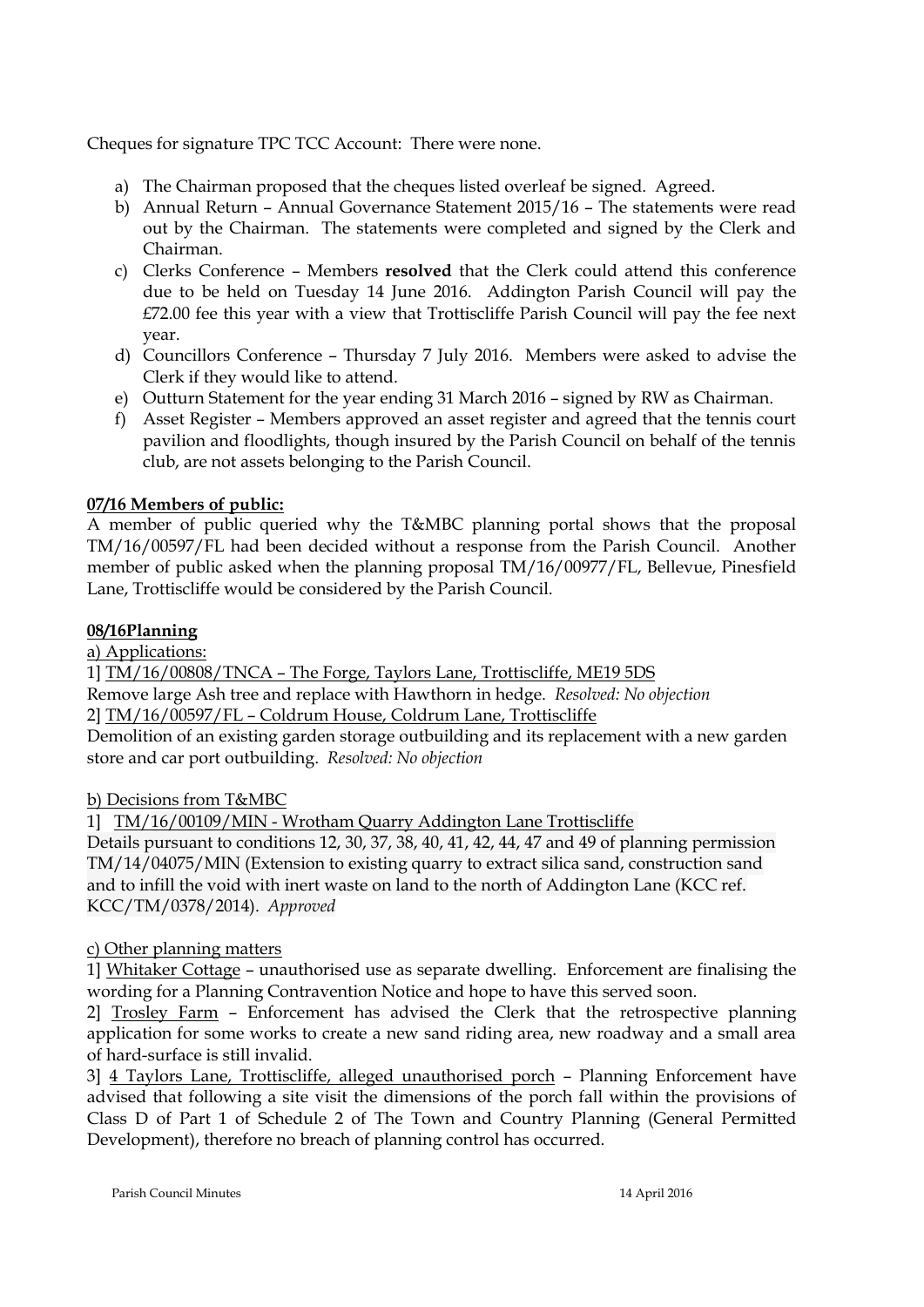4] Plough Inn. Taylors Lane, Trottiscliffe - the Clerk was asked to check and then report to Planning Enforcement that a sign, with approximate dimensions of 2.5 metres by 1 metre, has been erected to the front of the building. Planning proposal TM/13/02557/LB was granted to replace the existing facia and hanging signs but no approval has been given for the sign which has recently been put up.

5] Invitation from CPRE to discuss T&MBC Local Plan – The Clerk and JD had attended the event held on the 11 March at 6pm in Larkfield Village Hall. JD reported that it is important for the Parish Council to put themselves forward and to be involved. In particular, the Parish Council should ensure that they comment at all stages of the development of the Local Plan. The Clerk has already advised T&MBC that the Parish Council would like an opportunity to discuss the sites put forward for Trottiscliffe given their local knowledge. The Clerk was asked to make sure that T&MBC acknowledge this request.

# **09/16 Highways, Footways and Footpaths**

1] Traffic mounting the pavement on Taylor's Lane - KCC are in the process of drafting a proposal for priority signing which will be used to commence the required consultation process.

*21:06hrs 2 members of public left the meeting*

2] Traffic Survey, Taylors Lane/Vigo Hill – the consultation on the optimal siting for speed signs and repeaters is expected to commence soon.

3] Village Sign formerly located at the duck pond – TL reported that the works to install the sign had been delayed but will be taking place shortly.

4] Electricity supply to the Christmas Tree – KCC have advised that the Clerk will need to contact UKPN to enquire about a power supply to the site of the Christmas Tree. UKPN will be able to assess the current arrangement and advise on what would be required to ensure a safe power supply for the tree. KCC have also advised that any costs would need to be funded by the Parish Council.

5] Reported Faults

i) PROW 756774 Surface Repair to Public Bridleway MR185 at Green Lane – PROW have advised that whole length between Green Lane and field could benefit from some road planings being laid. They have added this request to the forward maintenance plan.

ii) Fault - overflowing blocked drains in Taylors Lane – works have been programmed. iii) School Lane, blocked pavements – the school have kindly agreed to place an article in the next newsletter reminding parents to be respectful when parking in School Lane and to not block the pavements.

iv) Parking on the pavements in Taylors Lane – the PCSO will place advisory notices on any cars parked on the pavements when he is in the area outlining the implications of blocking the pavements.

v) Taylors Lane – 2 potholes in the lay-by next to the Parish Council noticeboard – works are programmed

vi) Street sign Taylors Lane/The Pilgrims – the Clerk has reported that the sign has lost some of its letters.

vii) The Plough Inn – since the Clerk has contacted the owner the signs/boards have been moved closer to the building so as to not block the whole pavement.

viii) Church Lane – the Give Way sign needs attention.

*21:17hrs 1 member of public left the meeting*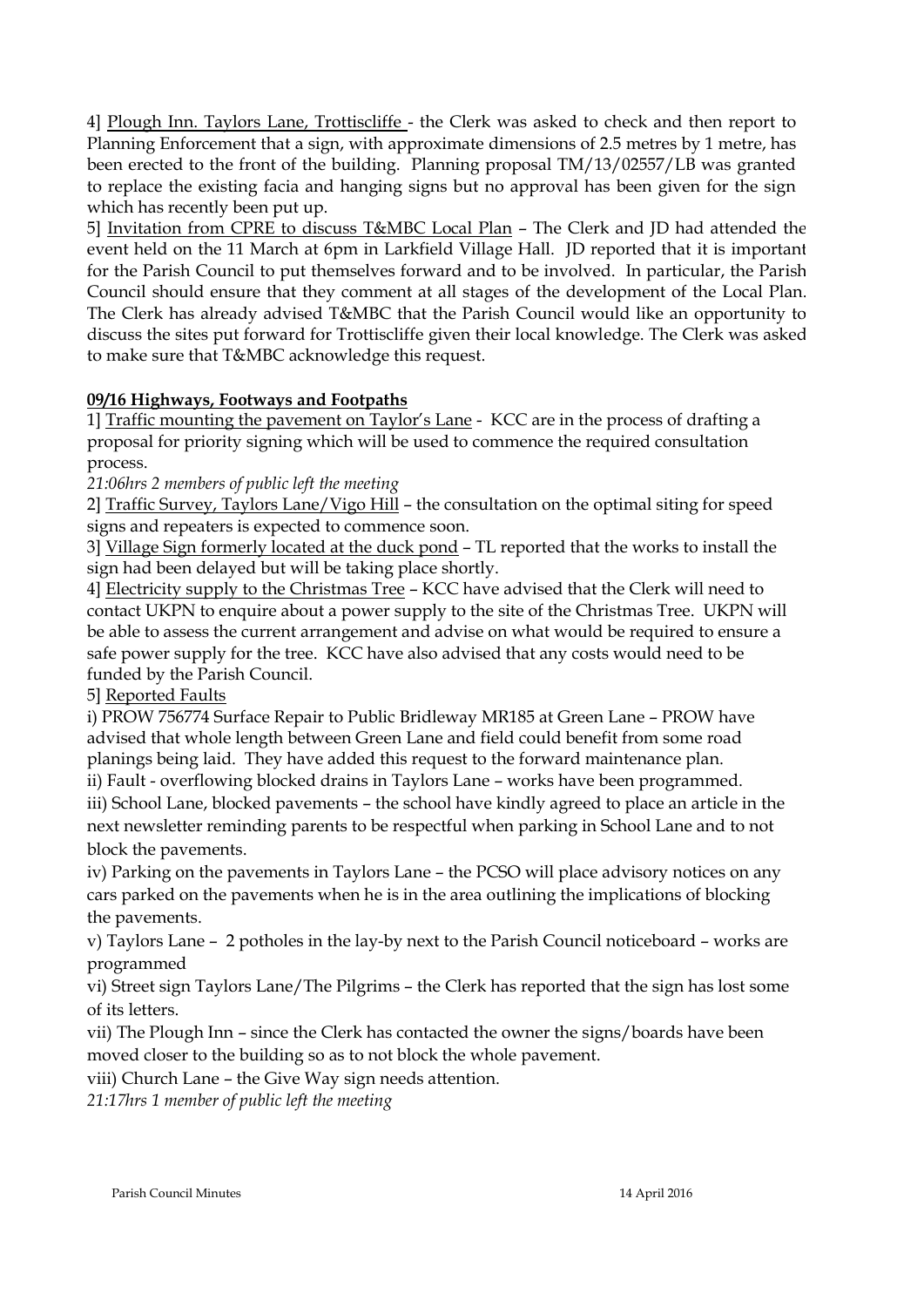# **10/16] Open Spaces, Recreation Ground and Allotments**

1] Remedial work to the playground

The current grass contractor has quoted for the outstanding remedial works required to the play area. Members **resolved** to accept the quote of £65.48 to level the memorial bench adjacent to the play area and a quote of £505.20 to remove the gravel boards and stakes around the edges of the rubber matting for the play equipment and replace with top soil and turf. The Clerk was asked to find out if the contractor could review the quote for replacing 6 posts around the perimeter fencing of the play area.

3] Allotment boundaries and fencing – The Clerk reported that the Land Registry do not have any formal record of who owns the allotment boundaries. The Clerk has obtained a quote for Chestnut fencing for the boundary with Darren's Meadow but was asked to go back to the contractor to go over some of the details and see if there could be any reduction in the price quoted.

# **11/16] Correspondence**

a) For Information

- 1] Area 2 Planning Committee 13 April 2016
- 2] Joint Transportation Board 13 June 2016
- 3] Parish Partnership Panel 16 June 2016
- 4] Standards Committee 15 June 2016
- 5] KALC Area Committee Meeting 12 May 2016

b) On Circulation

The following correspondence had been circulated:-

e-watch

Planning proposals TM/16/00808/TNCA & TM/16/00597/FL

Tonbridge & Malling Crime Prevention Panel – Minutes of meeting held on the 14 March

Kent Police & Crime Commissioner – January/February 2016 Newsletter

KALC – Membership Information Pack

Copy of CPRE presentation on Local Plans held on 11 March 2016

JPCTCG – Agenda for meeting due to be held on the 7 April 2016

NALC Legal Briefing – Section 137 Expenditure Limit for 2016/2017

The Parish News – April 2016

T&MBC Cabinet – Report of the Management Team – Review of Funding Arrangements with Parish Councils

CPRE – Fieldwork Spring 2016

Countryside Voice – Spring 2016

Came & Company – Local Council Matters Newsletter

Kent Voice – Spring/Summer 2016

c) Requiring Attention

1] Review of funding arrangements with Parish Councils – Members noted that T&MBC are reviewing the funding to Parish Councils. A special meeting of the Cabinet will be convened on the 20 April 2016 to consider this matter. A further report will follow. Members asked the Clerk to respond, (copying in the Borough Councillors), stating that Members welcome an opportunity to be consulted on any proposed changes to funding and its implications. Members expressed their concern about how any changes could affect bodies such as the PCC and Trottiscliffe School that currently benefit from the S136 grant.

2] Government Update – Neighbourhood Planning and a new Consultation on planning changes – The Clerk was asked to express Member's concerns about a proposal which would

Parish Council Minutes 14 April 2016